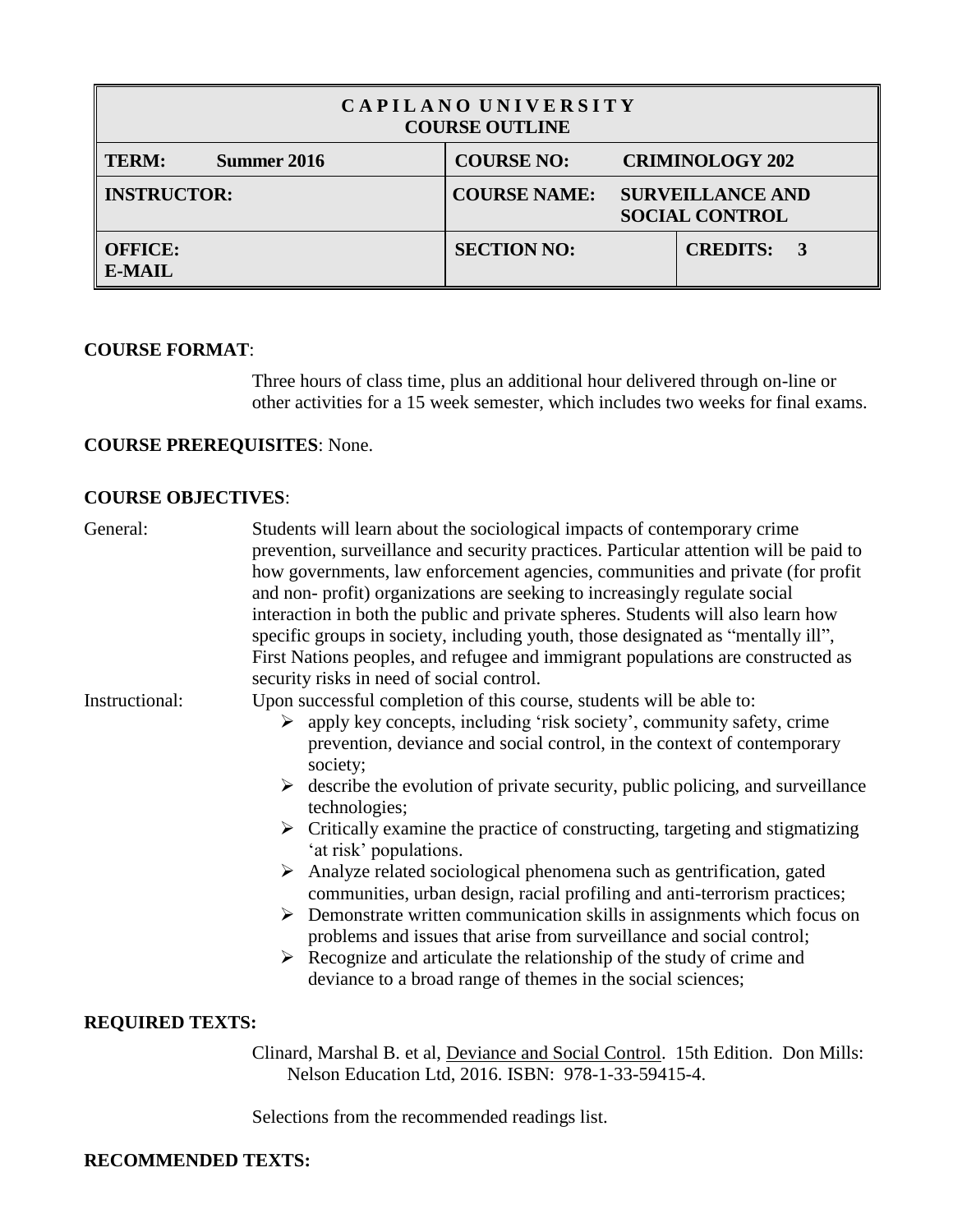# The Capilano University Guide to Writing Assignments.

# **COURSE CONTENT**:

| <b>Date</b> | <b>Topic</b>                                                                                           | <b>Text Chapter</b> |
|-------------|--------------------------------------------------------------------------------------------------------|---------------------|
| Unit 1      | Governance and the changing politics of crime control                                                  | 1, 2                |
| Unit 2      | Managing danger in the 'risk society'                                                                  | 3                   |
| Unit 3      | The contestable nature of "community"                                                                  | 4, 5                |
| Unit 4      | New surveillance technologies                                                                          | 6                   |
| Unit 5      | Shifting responsibility onto the individual $\&$ the family                                            | $\overline{7}$      |
| Unit 6      | Protecting borders and limiting access to citizenship                                                  | 8                   |
| Unit 7      | International networks of policing and control                                                         | 9                   |
| Unit 8      | Urban planning, gentrification and defensible space                                                    | 10                  |
| Unit 9      | Crime prevention through social development                                                            | 11                  |
| Unit 10     | Colonial/postcolonial methods of control and First Nations<br>peoples                                  | 12                  |
| Unit 11     | Ethno-racial profiling in the 'War against Terror' & the<br>criminalization of immigrants and refugees | 13                  |
| Unit 12     | Policing social movements and protest marches                                                          | 14                  |
| Unit 13     | Policing addictions and mental illness                                                                 | 15                  |
| Weeks       | <b>Final exam period</b>                                                                               |                     |
| 14/15       |                                                                                                        |                     |

# **EVALUATION PROFILE**:

| Participation:                           |  |
|------------------------------------------|--|
| (Includes 4 <sup>th</sup> hour activity) |  |

# **GRADING PROFILE:**

| $A+=90-100\%$   | $B_+ = 77 - 79\%$ | $C_{+} = 67 - 69\%$ | $D = 50 - 59\%$ |
|-----------------|-------------------|---------------------|-----------------|
| $A = 85 - 89\%$ | $B = 73 - 76\%$   | $C = 63 - 66\%$     | $F = 0 - 49\%$  |
| $A - 80 - 84\%$ | $B - 70 - 72\%$   | $C_{-} = 60 - 62\%$ |                 |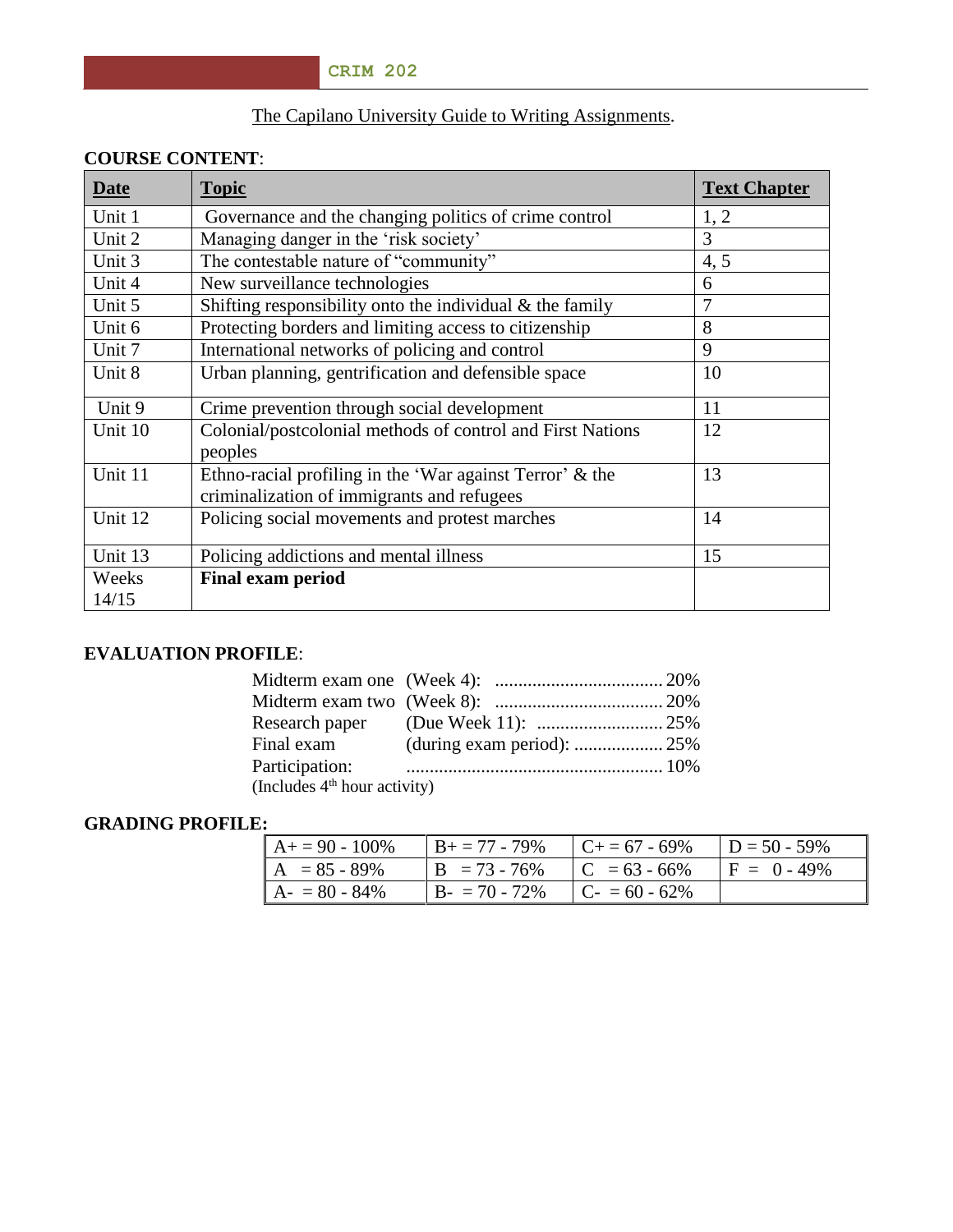#### **COURSE ASSIGNMENTS:**

The **research paper** will be a review essay. Students can choose between two options:

- 1. Article review: select three of the readings from *the recommended readings list* and write an integrated review essay. The purpose is to synthesize multiple readings into a thematic discussion of an issue. This is not a simple summary of the three articles; it is an analysis of the articles and how they speak to one of the themes in the course, i.e., how do these authors approach a question, and how does their research and argumentation contribute to our understanding of that question?
- 2. Book review: Write an academic book review of a monograph from *the recommended reading list,* such as Didier Fissin's new book, *Enforcing Order: An Ethnography of Urban Policing.* The book review must conform to the standards of an academic review. This is not a summary; instead, it is a discussion of how the book relates to contemporary debates. The purpose is to evaluate the contribution of the book and discuss how the author's research furthers our knowledge of contemporary surveillance and social control issues.

The **participation** mark will be based on:

- "minute papers," very short papers written in-class and marked as either "complete" or "incomplete." These papers might ask students to summarize one of the main points of that day's class, or of the readings for the week, or to think of a question that is related to the day's topic that wasn't answered in the lecture or discussion.
- Attendance and in-class group work.
- Fourth hour activity: Attendance at one or more of the Capilano Counseling Department's Student Success Workshops and a oneparagraph report on the workshop. All students are expected to attend at least one workshop and report in writing on what was covered and your evaluation of the workshop's usefulness. The workshop schedule is on the Counseling Department's website.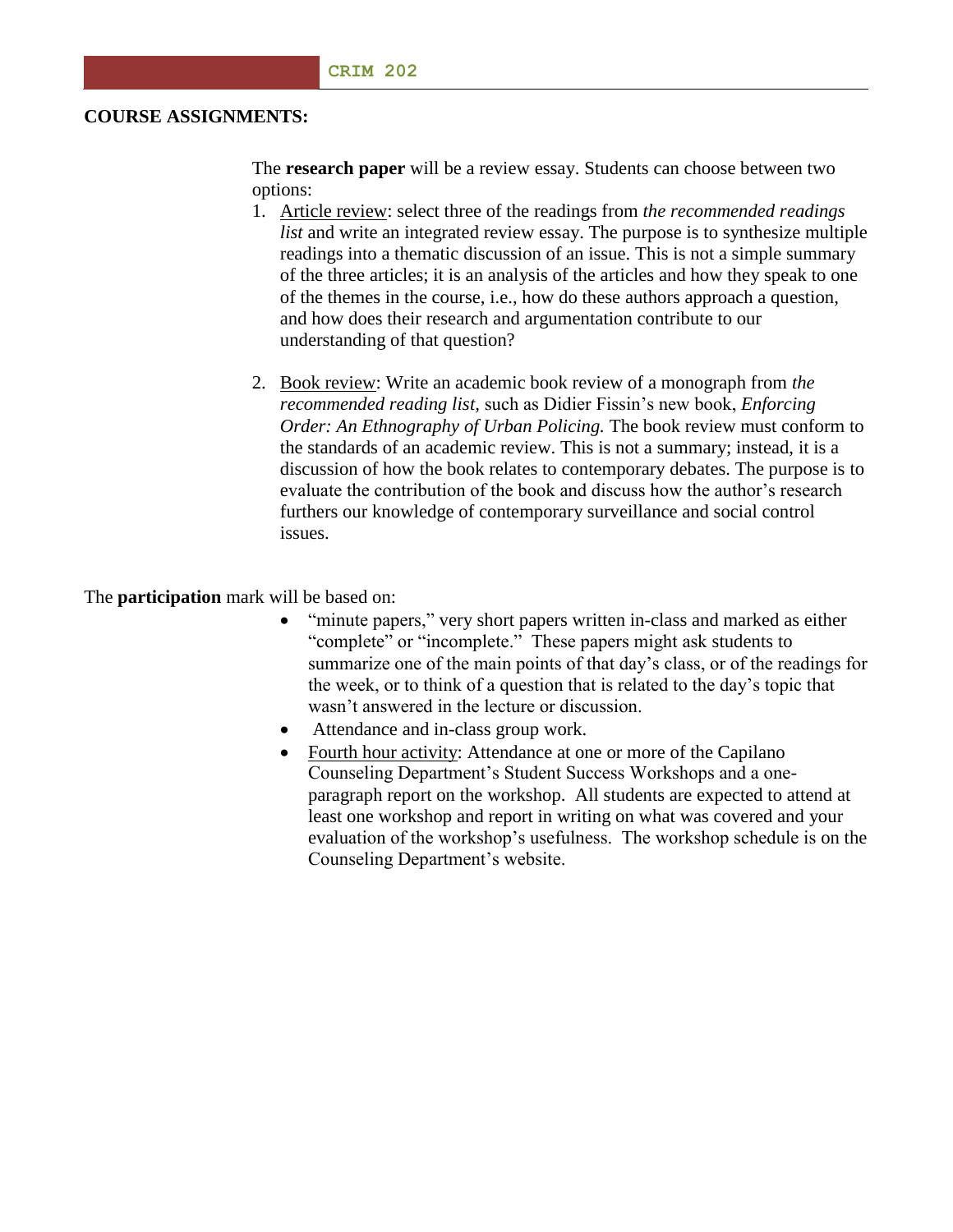#### **CRIM 202**

#### **OPERATIONAL DETAILS:**

*Capilano University has policies on Academic Appeals (including appeal of final grades), Student Conduct, Cheating and Plagiarism, Academic Probation and other educational issues. These and other policies are available on the University website.*

## **Office Hours: tba**

#### **Class Attendance:**

Classes will involve lectures, videos, debates and discussions, small-group assignments, handouts, and other material. All of this is examinable. Students are expected to attend all classes.

#### **Missed Exams:**

Make-up exams are given at the discretion of the instructor. They are generally given only in medical emergencies or sever personal crises. The instructor may require proof of inability to write the test on the scheduled date. (e.g.verification of planned medical procedure).

#### **Incomplete Grades:**

Grades of "incomplete" (I) are given at the discretion of the instructor and are assigned only in medical emergencies or severe personal crises.

**Email:** Please ensure that you have set up your Capilano email account via the "Student" Information Web Service" page. Instructors at Cap often use only this "official" email address, not the one you may use more regularly (e.g. Hotmail, Gmail or Yahoo Mail). Information about instructor sickness, schedule changes, etc. will be emailed to your Capilano account.